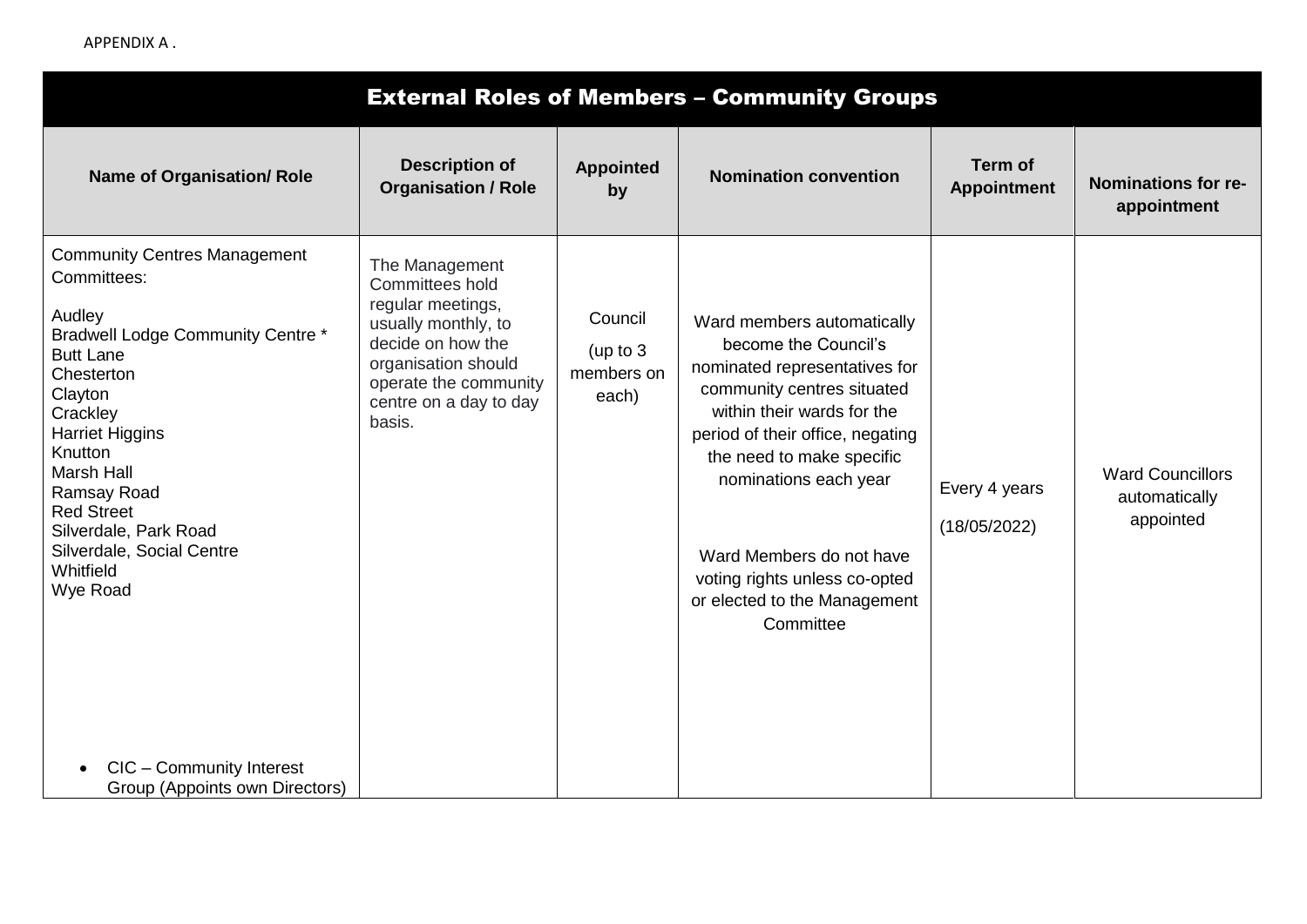| <b>Residents' Associations</b><br><b>Residents Associations</b><br>are made up of<br>local residents (tenants<br>and/or homeowners)<br>who represent the<br>interests of everyone<br>living in a particular<br>area or building. They<br>come together to<br>represent the views of<br>all residents in their<br>area to help make their<br>neighbourhood a better<br>place to live. | Council | Ward Members automatically<br>become the Council's<br>nominated for any Residents<br>Association within their ward<br>for the period of their office,<br>negating the need to make<br>specific nominations each<br>year.<br>Ward Members do not have<br>voting rights unless co-opted<br>or elected to the Residents<br>Association. | Every 4 years<br>(18/05/2022) | <b>Ward Councillors</b><br>automatically<br>appointed |
|--------------------------------------------------------------------------------------------------------------------------------------------------------------------------------------------------------------------------------------------------------------------------------------------------------------------------------------------------------------------------------------|---------|--------------------------------------------------------------------------------------------------------------------------------------------------------------------------------------------------------------------------------------------------------------------------------------------------------------------------------------|-------------------------------|-------------------------------------------------------|
|--------------------------------------------------------------------------------------------------------------------------------------------------------------------------------------------------------------------------------------------------------------------------------------------------------------------------------------------------------------------------------------|---------|--------------------------------------------------------------------------------------------------------------------------------------------------------------------------------------------------------------------------------------------------------------------------------------------------------------------------------------|-------------------------------|-------------------------------------------------------|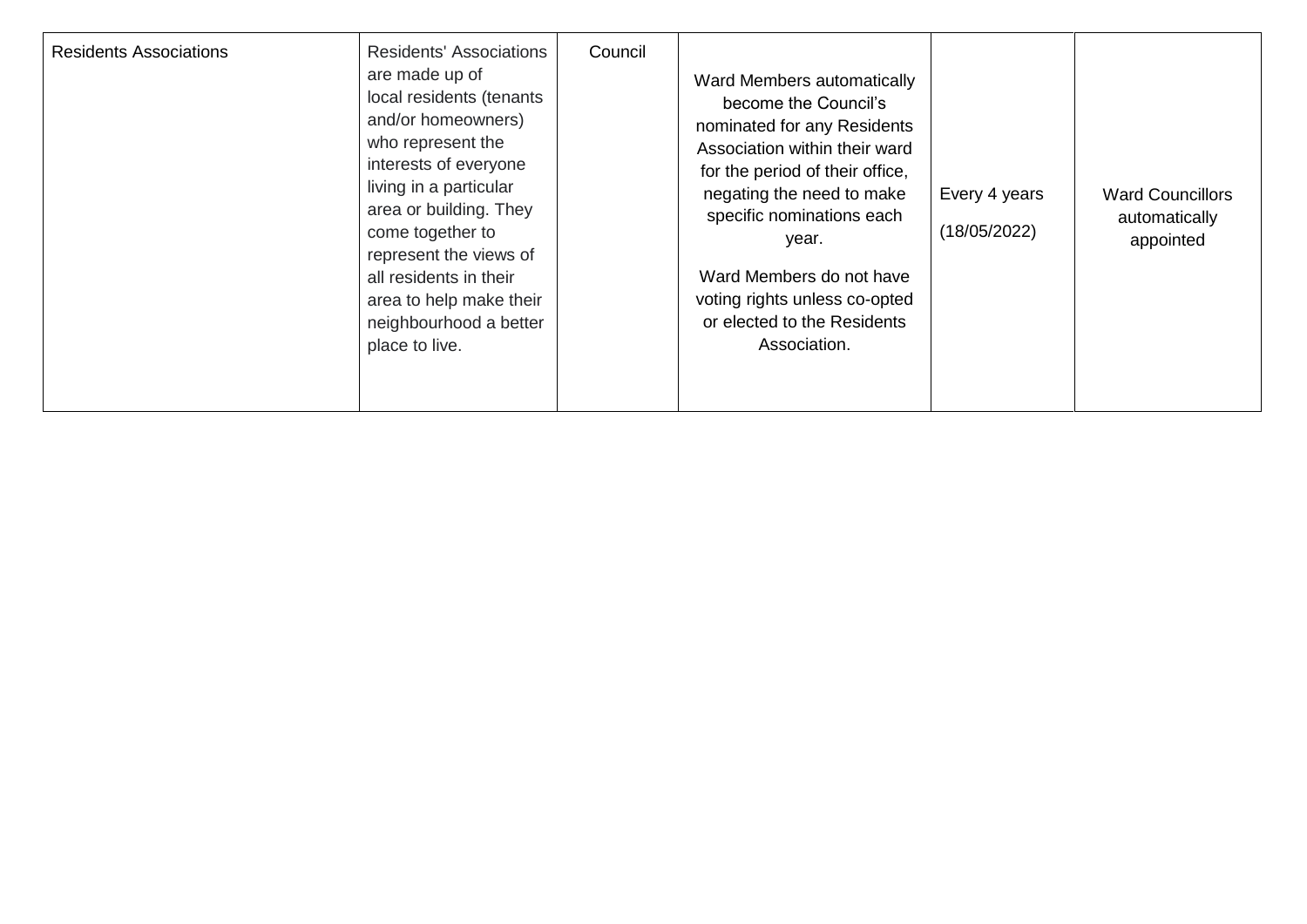| <b>External Roles of Members</b>                                                                 |                                                                                                     |                      |                                                                      |                               |                                           |  |  |
|--------------------------------------------------------------------------------------------------|-----------------------------------------------------------------------------------------------------|----------------------|----------------------------------------------------------------------|-------------------------------|-------------------------------------------|--|--|
| <b>Name of Organisation/ Role</b>                                                                | <b>Description of</b><br><b>Organisation / Role</b>                                                 | <b>Appointed by</b>  | <b>Nomination convention</b>                                         | Term of<br><b>Appointment</b> | <b>Nominations for re-</b><br>appointment |  |  |
| <b>North Staffs Victim Support</b>                                                               |                                                                                                     |                      | Relevant Portfolio Holder or<br>nominee                              | 4 years                       | Portfolio Holder                          |  |  |
| Sir John Offley Almshouse Trust                                                                  | Charity run Housing<br>situated in Madeley                                                          | N/A                  | One Madeley Ward Cllr<br>(Cllr S White)                              | 4 years                       | Cllr S White                              |  |  |
| Go Kidsgrove                                                                                     | <b>Community Interest</b><br>Company promoting<br>local businesses and<br>events.                   | 1 member/<br>Council | Relevant Portfolio Holder or<br>nominee                              | 4 years                       | Portfolio Holder                          |  |  |
| Stoke-on-Trent and North<br><b>Staffordshire Theatre Trust Limited</b><br>(New Victoria Theatre) | A charity for people of<br>all ages/backgrounds -<br>using the power of<br>theatre to change lives. | 1 member/<br>Council | Relevant Portfolio Holder or<br>nominated Member<br>(Cllr M Holland) | 4 years                       | <b>Cllr Holland</b>                       |  |  |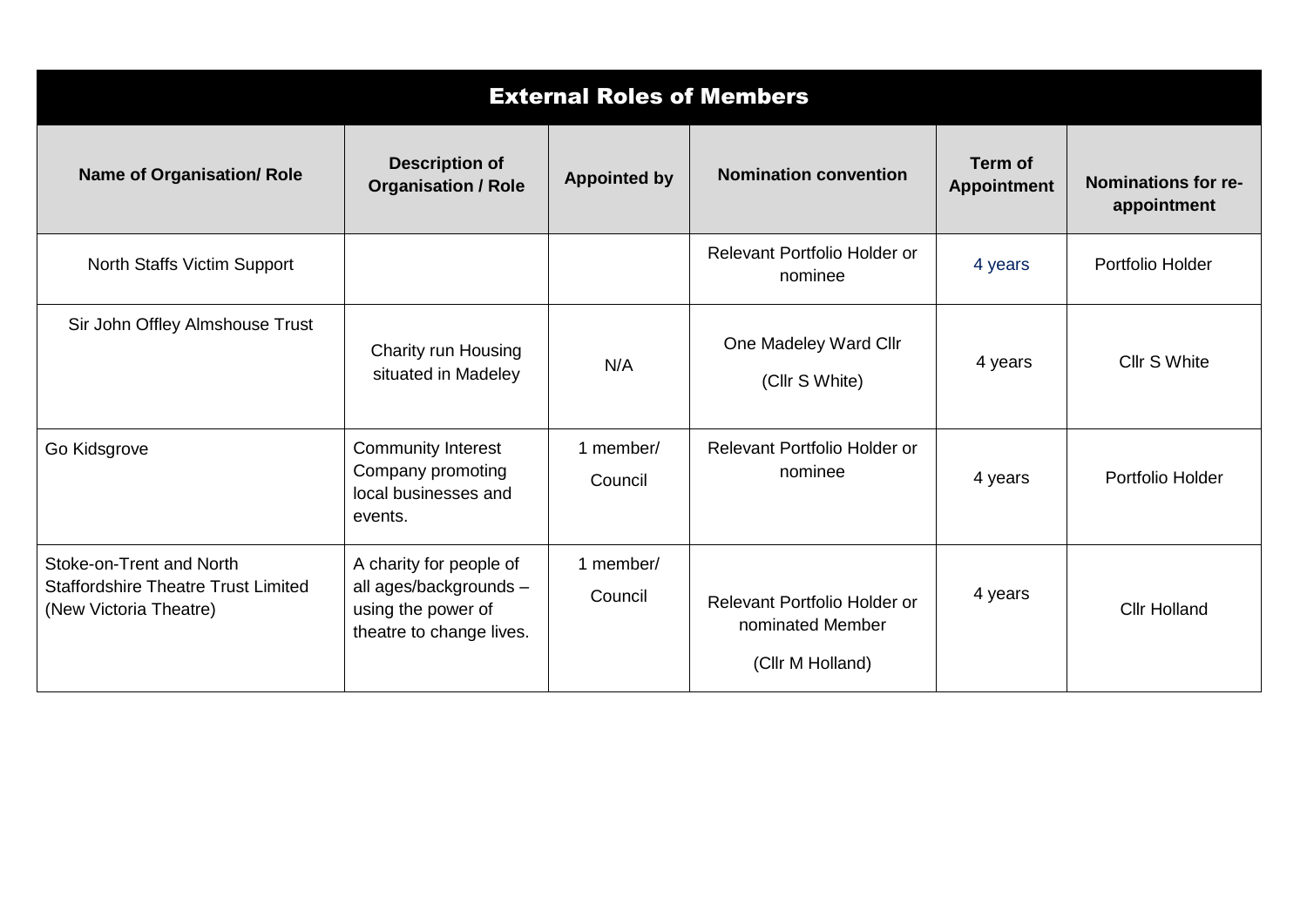| <b>Aspire Housing Board</b>                                 | Provider of homes for<br>rent and homes for<br>shared ownership.                                                | 1 member/<br>Council<br>(£5,000 p/a paid<br>by Aspire) | Relevant Portfolio Holder or<br>nominee<br>(Cllr Northcott) | 4 years | <b>Cllr Northcott</b><br><b>Cllr Beeston</b> |
|-------------------------------------------------------------|-----------------------------------------------------------------------------------------------------------------|--------------------------------------------------------|-------------------------------------------------------------|---------|----------------------------------------------|
| Campaign to Protect Rural England -<br><b>County Branch</b> | Works to make the<br>countryside of<br>Staffordshire a better<br>place for everyone to<br>live, work and enjoy. | up to $2$<br>members/<br>Council                       | One Member<br>(Cllr Panter)                                 | 4 years | <b>Cllr Panter</b>                           |
| <b>Staffordshire Playing Fields</b><br>Association          |                                                                                                                 |                                                        | Relevant Portfolio Holder or<br>nominee                     | 4 years | Portfolio Holder                             |
| <b>Local Government Association</b>                         | The 'parliament of Local<br>Government'                                                                         | 1 member/<br>Council                                   | Leader                                                      | 4 years | Leader                                       |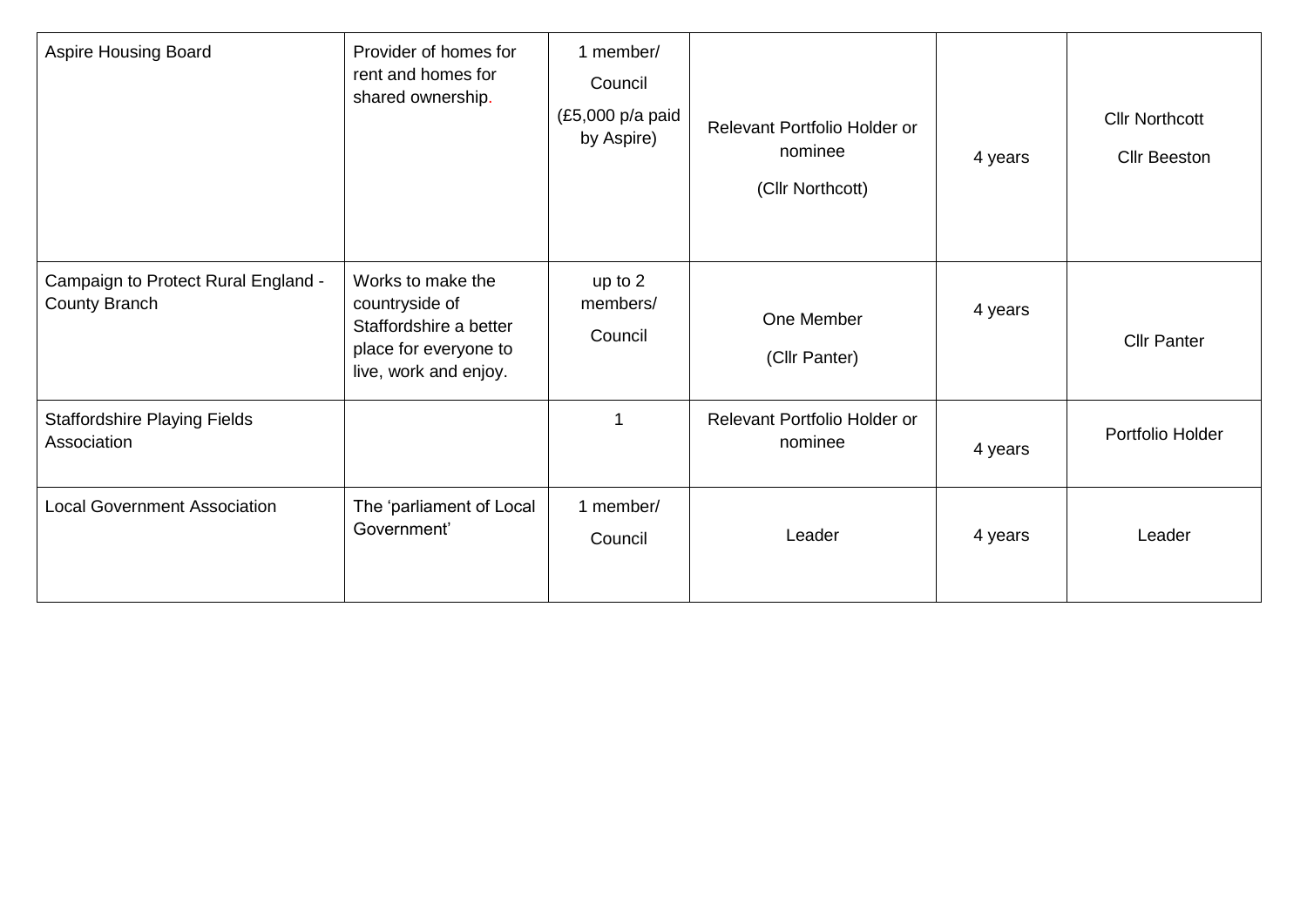| <b>Locality Action Partnerships:</b><br>Audley<br>Betley, Keele and Madeley<br><b>Butt Lane and Talke</b><br>East Newcastle<br><b>Greater Chesterton</b><br>Kidsgrove<br>Partnership of Western<br>Communities<br><b>Newcastle Rural</b><br><b>Newcastle South</b> | These represent the<br>Newcastle Partnership's<br>established<br>infrastructure for the<br>delivery of locality<br>working and offer<br>communities access to<br>a range of partners. | Council              | The LAP constitutions state<br>that membership is open to<br>"Any County or District<br>Councillor representing any<br>part of the area" - this negates<br>the need to make specific<br>nominations annually. |         | <b>Ward Councillors</b><br>automatically<br>appointed |
|--------------------------------------------------------------------------------------------------------------------------------------------------------------------------------------------------------------------------------------------------------------------|---------------------------------------------------------------------------------------------------------------------------------------------------------------------------------------|----------------------|---------------------------------------------------------------------------------------------------------------------------------------------------------------------------------------------------------------|---------|-------------------------------------------------------|
| <b>Business Improvement District</b>                                                                                                                                                                                                                               | Works with partner<br>organisations to lobby,<br>support and deliver a<br>range of projects and<br>events in the BID area                                                             | 1 member/<br>Council | Relevant Portfolio Holder or<br>nominee                                                                                                                                                                       | 4 years | Portfolio Holder                                      |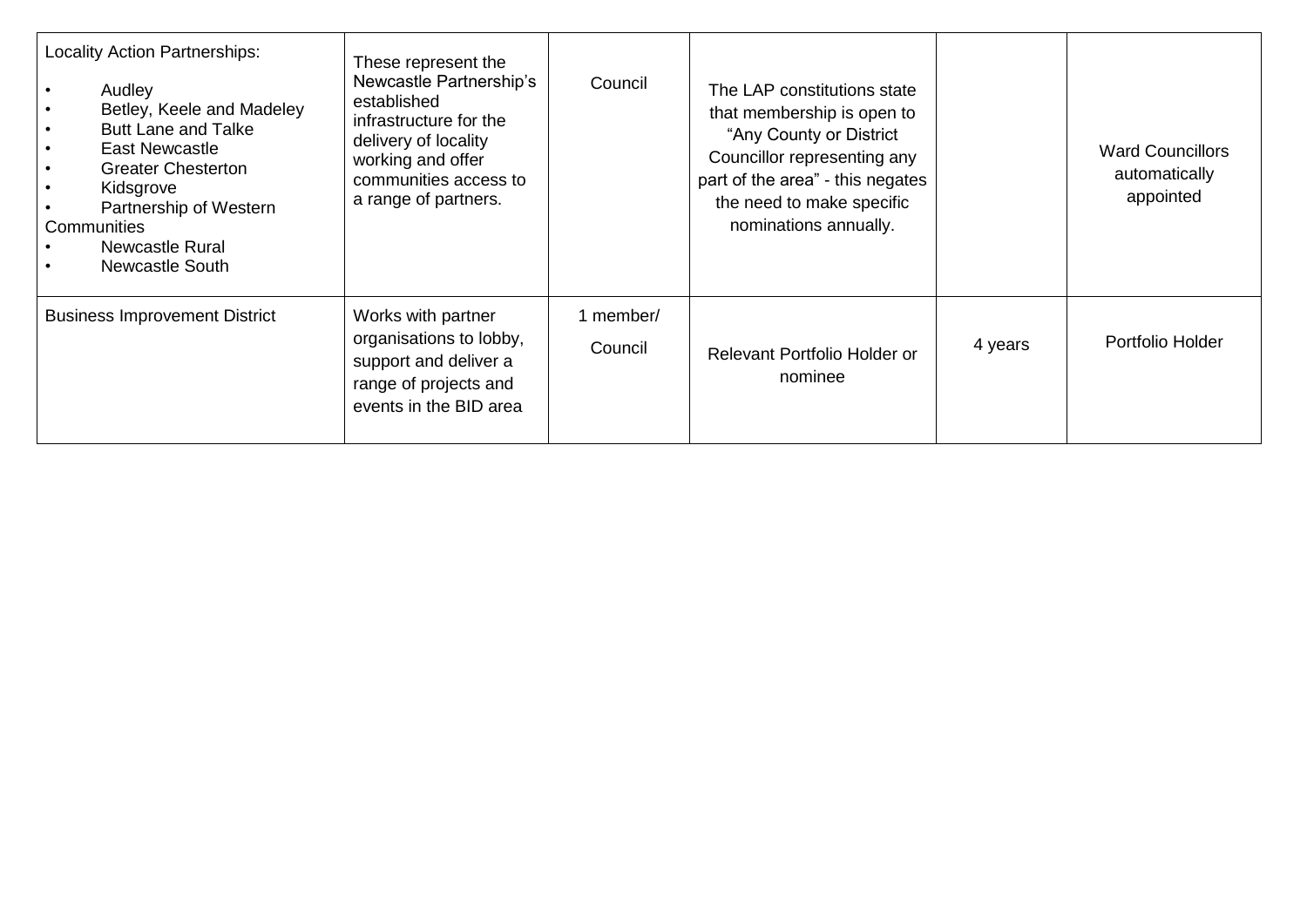| Newcastle Partnership (Local<br><b>Strategic Partnership)</b> | Representing different<br>sectors in the Borough<br>and playing a vital role<br>in bringing together a<br>range of organisations<br>through co-operative<br>and co-ordinated joint<br>working to improve<br>social, economic and<br>environmental wellbeing<br>for residents.<br>It is committed to<br>continuously improving<br>the quality of life and<br>experiences of people,<br>who live, work, invest,<br>study and visit<br>Newcastle | $1 + sub$<br>member/<br>Council | Leader, Deputy Leader as<br>substitute  | 4 years | Leader           |
|---------------------------------------------------------------|-----------------------------------------------------------------------------------------------------------------------------------------------------------------------------------------------------------------------------------------------------------------------------------------------------------------------------------------------------------------------------------------------------------------------------------------------|---------------------------------|-----------------------------------------|---------|------------------|
| "Enjoy Staffordshire" Destination<br>Management Partnership   | A partnership between<br>the public sector and<br>private sector $-$ to<br>bring more visitors<br>into Staffordshire.<br>The partnership has a<br>board of members<br>representing all parts<br>of the county and all<br>elements of the<br>industry.                                                                                                                                                                                         | 1 member/<br>Council            | Relevant Portfolio Holder or<br>nominee | 4 years | Portfolio Holder |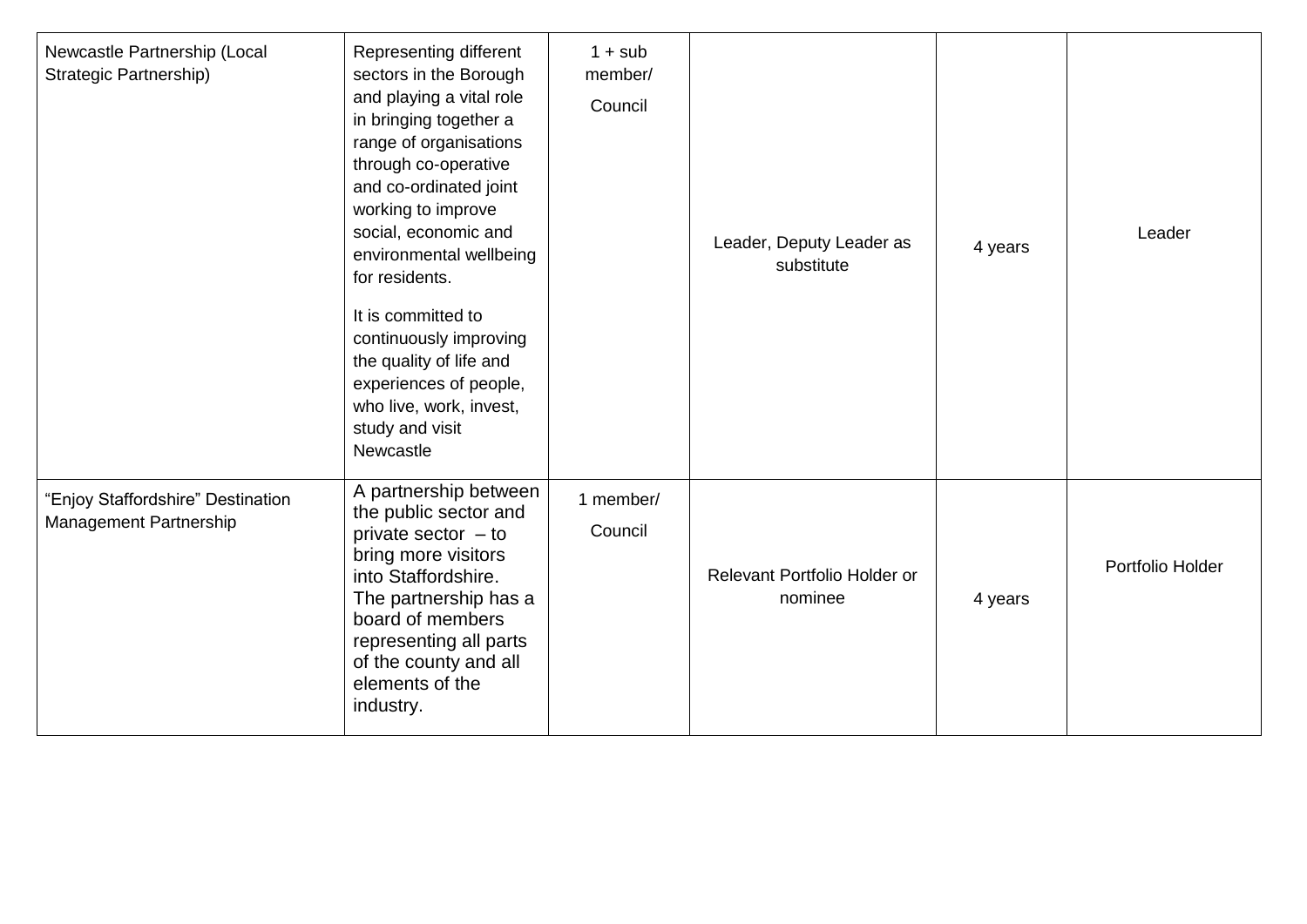| <b>Staffordshire County Council Health</b><br>and Care Overview and Scrutiny<br>Committee | Responsible for<br>scrutinising the<br>commissioning and<br>delivery of health<br>services in Staffordshire<br>County Council's area,<br>with the aim of helping<br>to reduce health<br>inequalities.                                                              | 1 member/<br>Council | Chair of relevant Scrutiny<br>Committee or substitute<br>(Cllr Wilkes) | 4 years | Cllr Wilkes (or sub) |
|-------------------------------------------------------------------------------------------|--------------------------------------------------------------------------------------------------------------------------------------------------------------------------------------------------------------------------------------------------------------------|----------------------|------------------------------------------------------------------------|---------|----------------------|
| Staffordshire Health and Wellbeing<br><b>Board</b>                                        | To lead improvement<br>of health and well-<br>being and to oversee<br>transformation<br>of health and care<br>services<br>in Staffordshire. This<br>includes conversations<br>with the public about<br>how they can improve<br>their own health and<br>well-being. | 1 member/<br>Council | Relevant portfolio holder or<br>nominee                                | 4 years | Portfolio Holder     |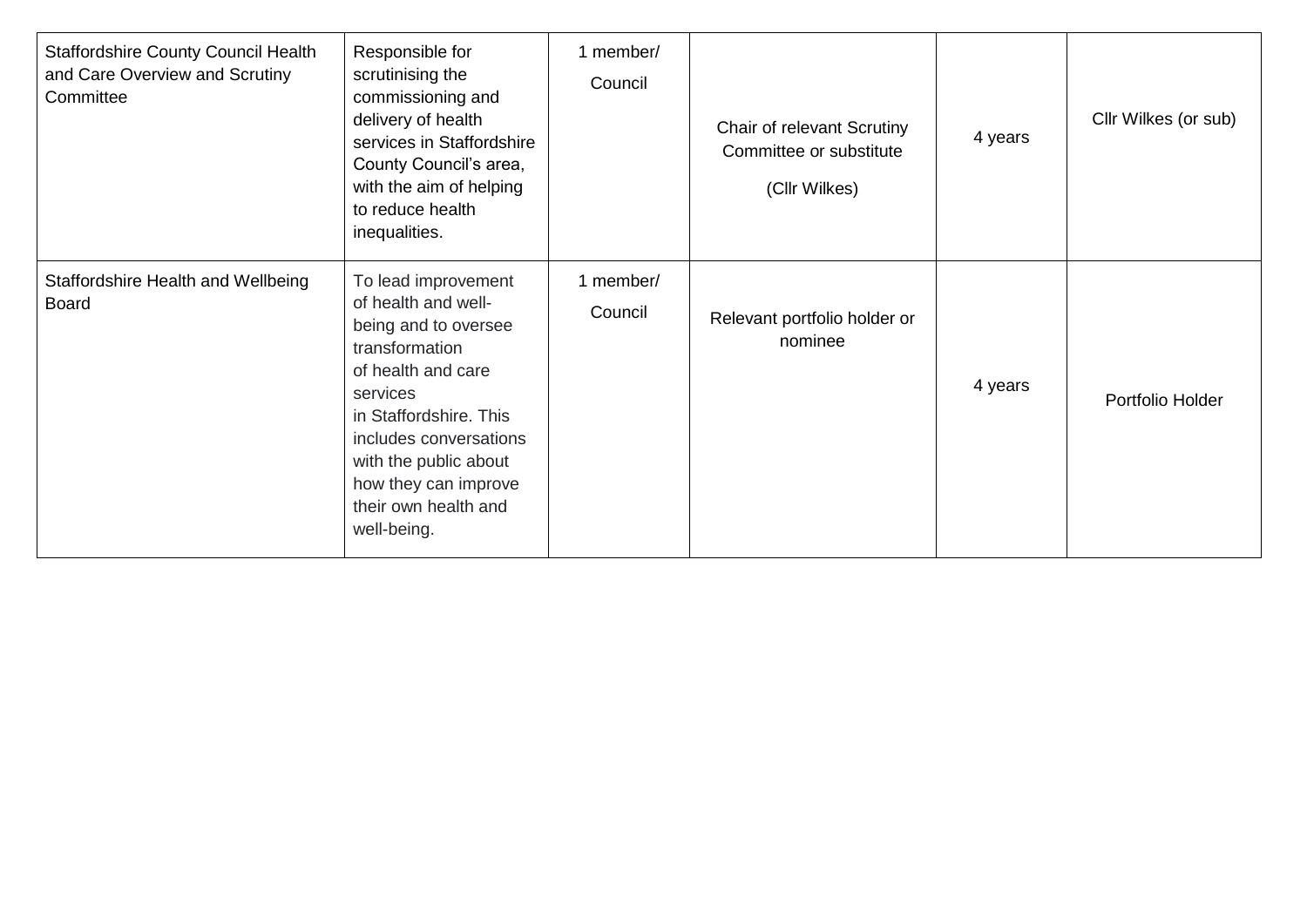| <b>Corporate Parenting Panel</b>                                    | The Corporate<br>Parenting<br>Panel supports the<br>Council to ensure that it<br>is fulfilling its duties<br>towards those children<br>looked after corporately.<br>It also oversees the<br>services provided to<br>children and young<br>people in care.                         | 1 member/<br>Cabinet                                               | Relevant Portfolio Holder or<br>nominee | 4 years | Portfolio Holder                           |
|---------------------------------------------------------------------|-----------------------------------------------------------------------------------------------------------------------------------------------------------------------------------------------------------------------------------------------------------------------------------|--------------------------------------------------------------------|-----------------------------------------|---------|--------------------------------------------|
| <b>Staffordshire Joint Sustainability</b><br><b>Board</b>           |                                                                                                                                                                                                                                                                                   |                                                                    | Relevant Portfolio Holder or<br>nominee | 4 years | Portfolio Holder                           |
| Staffordshire Police, Fire and Crime<br>Panel and associated panels | The role of the Panel is<br>to scrutinise the Police,<br>Fire and Crime<br>Commissioner, to<br>promote openness in<br>the transaction of Police<br>and Fire and Rescue<br>business and also to<br>support the<br>Commissioner in the<br>effective exercise of<br>their functions. | 1+ sub member/<br>Council<br>(£920.04 p.a.<br>paid by the<br>PFCP) | Relevant Portfolio Holder or<br>nominee | 4 years | Portfolio Holder<br><b>Cllr Fox-Hewitt</b> |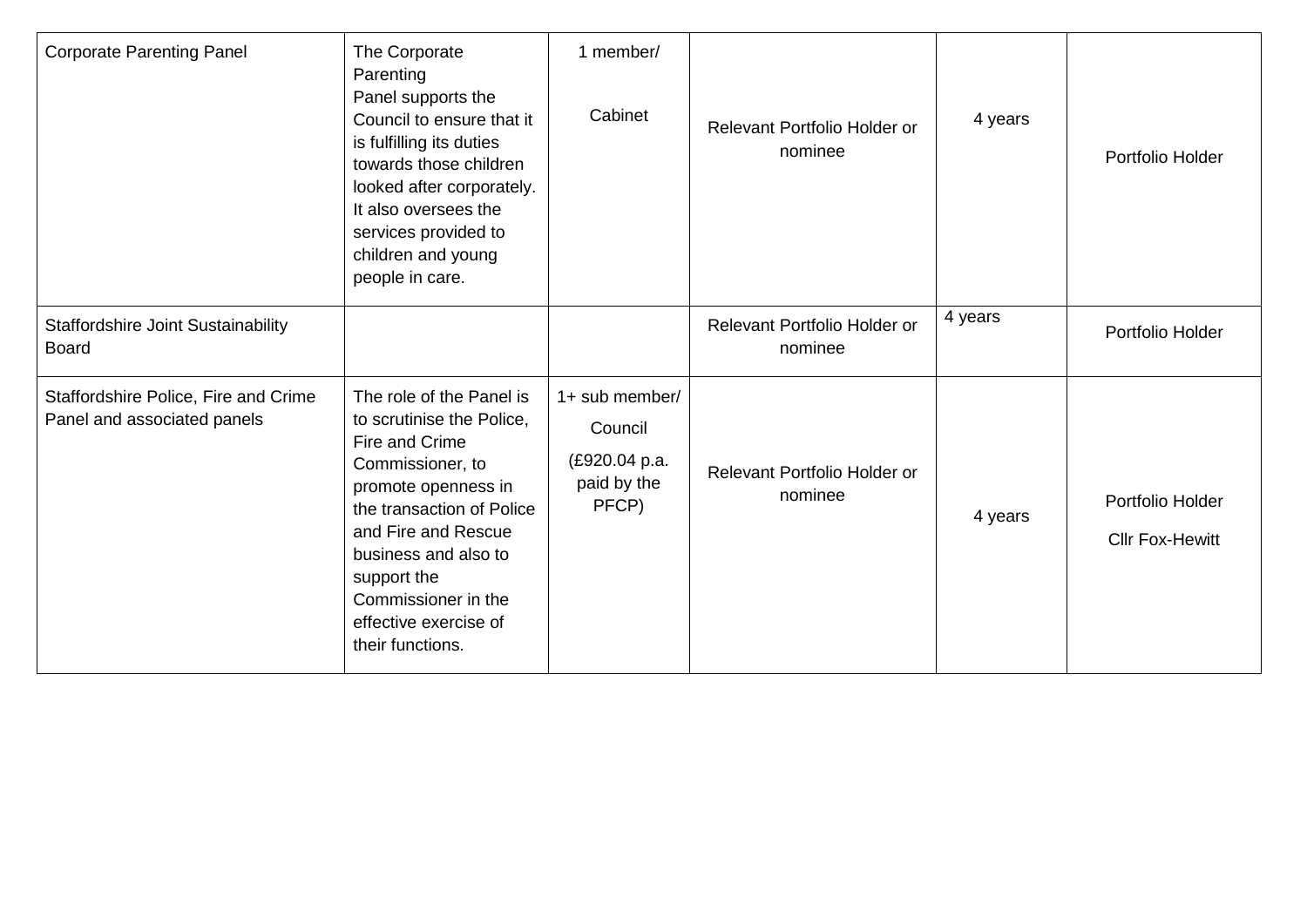| Stoke-on-Trent and Staffordshire<br>Local Enterprise Partnership                                                                                                                                                                                 | The Partnership works<br>to bring together<br>businesses and local<br>authorities to drive<br>economic growth, create<br>jobs and raise skills<br>levels.                                                            | 1 member/<br>Council | Leader                                | 4 years | Leader     |
|--------------------------------------------------------------------------------------------------------------------------------------------------------------------------------------------------------------------------------------------------|----------------------------------------------------------------------------------------------------------------------------------------------------------------------------------------------------------------------|----------------------|---------------------------------------|---------|------------|
| <b>Staffordshire Leaders Board</b>                                                                                                                                                                                                               | A Joint Committee of<br>the local authorities in<br>Staffordshire to explore<br>opportunities for<br>improved joint working                                                                                          | member/Council       | Leader<br>Deputy Leader is substitute | 4 years | Leader     |
| Waste and Mineral Site Liaison<br>Committee - Acton Composting Site<br>(Committee is Active)<br>ONE elected member (whose ward is not<br>specified in any related S106 agreement) - the<br>site lies within the Loggerheads and Whitmore<br>ward | Overseeing the<br>operation of mineral or<br>waste developments.<br>The Committee ensures<br>continued<br>communication and<br>cooperation with the<br>community, operator,<br>the Council and<br>interested parties | 1 member/<br>Council | One nominee<br>(former Cllr G Hutton) | 4 years | Cllr Bryan |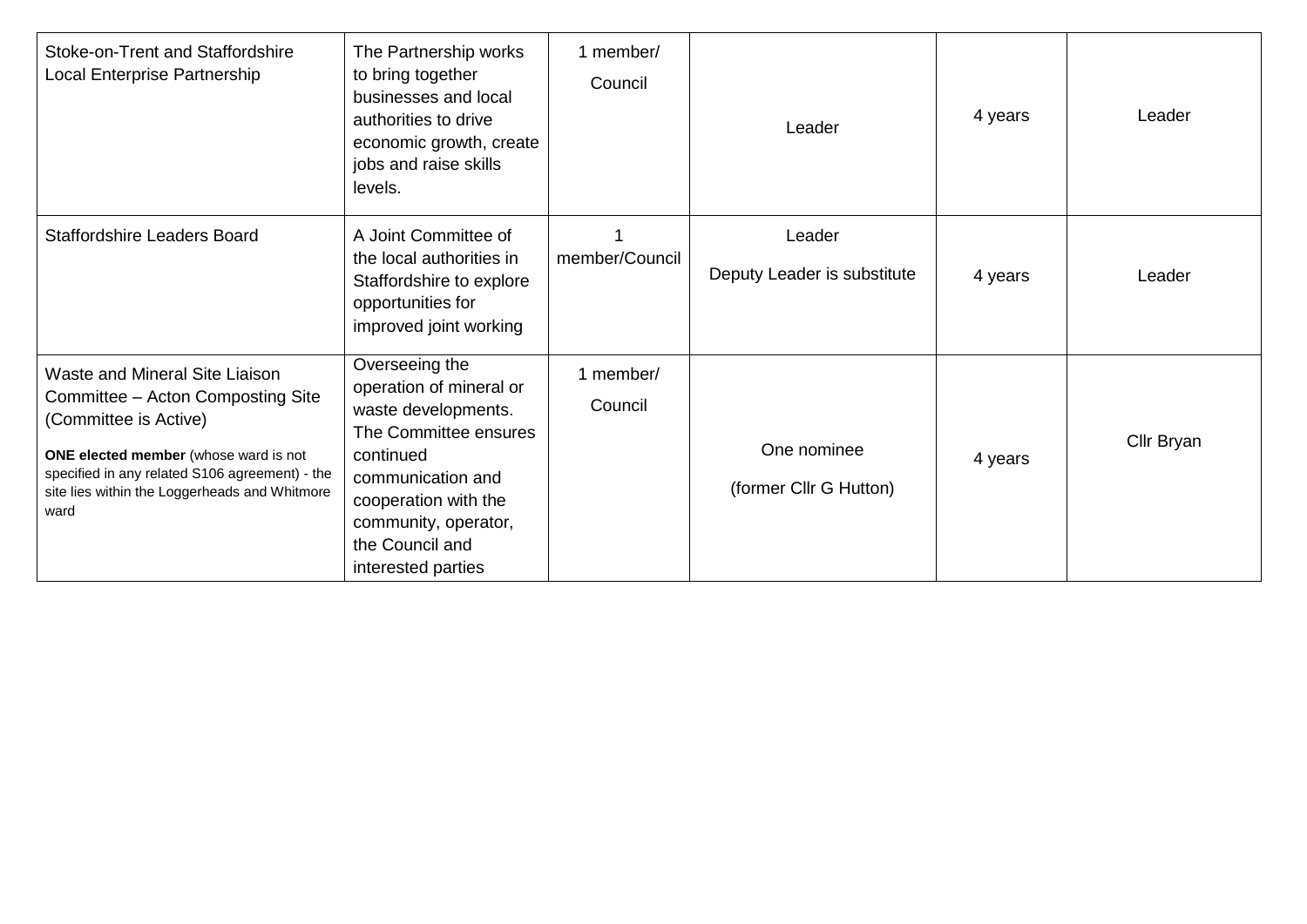| Waste and Mineral Site Liaison<br>Committee - Knutton Quarry<br>(Committee is Active)<br>TWO elected members (the quarry lies<br>predominately within the Knutton and<br>Silverdale ward, with a small part located<br>within the Silverdale and Parksite ward.<br>There is a section 106 agreement that requires<br>the liaison committee and for invitations for<br>membership of up to two elected councillors.<br>Whilst there are no conditions dictating which<br>wards the councillors should be drawn from, it<br>should be noted that this committee also<br>determines community projects and the level<br>of financial support from the S106 funds.<br>These projects must be located within the<br>Silverdale and Knutton ward. | Overseeing the<br>operation of mineral or<br>waste developments.<br>The Committee ensures<br>continued<br>communication and<br>cooperation with the<br>community, operator,<br>the Council and<br>interested parties | 2 members/<br>Council | Two nominees<br>(former Cllrs A Rout, B<br>Johnson) | 4 years | <b>Cllr Adcock</b><br><b>Cllr Talbot</b><br><b>Cllr Brown</b> |
|---------------------------------------------------------------------------------------------------------------------------------------------------------------------------------------------------------------------------------------------------------------------------------------------------------------------------------------------------------------------------------------------------------------------------------------------------------------------------------------------------------------------------------------------------------------------------------------------------------------------------------------------------------------------------------------------------------------------------------------------|----------------------------------------------------------------------------------------------------------------------------------------------------------------------------------------------------------------------|-----------------------|-----------------------------------------------------|---------|---------------------------------------------------------------|
| Waste and Mineral Site Liaison<br>Committee - Keele (Madeley Heath)<br>Quarry (Committee not yet Active)<br>TWO elected members (whose wards are not<br>specified in any related S106 agreement) - the<br>quarry lies within the Madeley ward                                                                                                                                                                                                                                                                                                                                                                                                                                                                                               | Overseeing the<br>operation of mineral or<br>waste developments.<br>The Committee ensures<br>continued<br>communication and<br>cooperation with the<br>community, operator,<br>the Council and<br>interested parties | 2 members/<br>Council | Two nominees<br>(Cllr S White)<br>Cllr G White)     | 4 years | Cllr S White<br>Cllr G White<br>Cllr D Jones                  |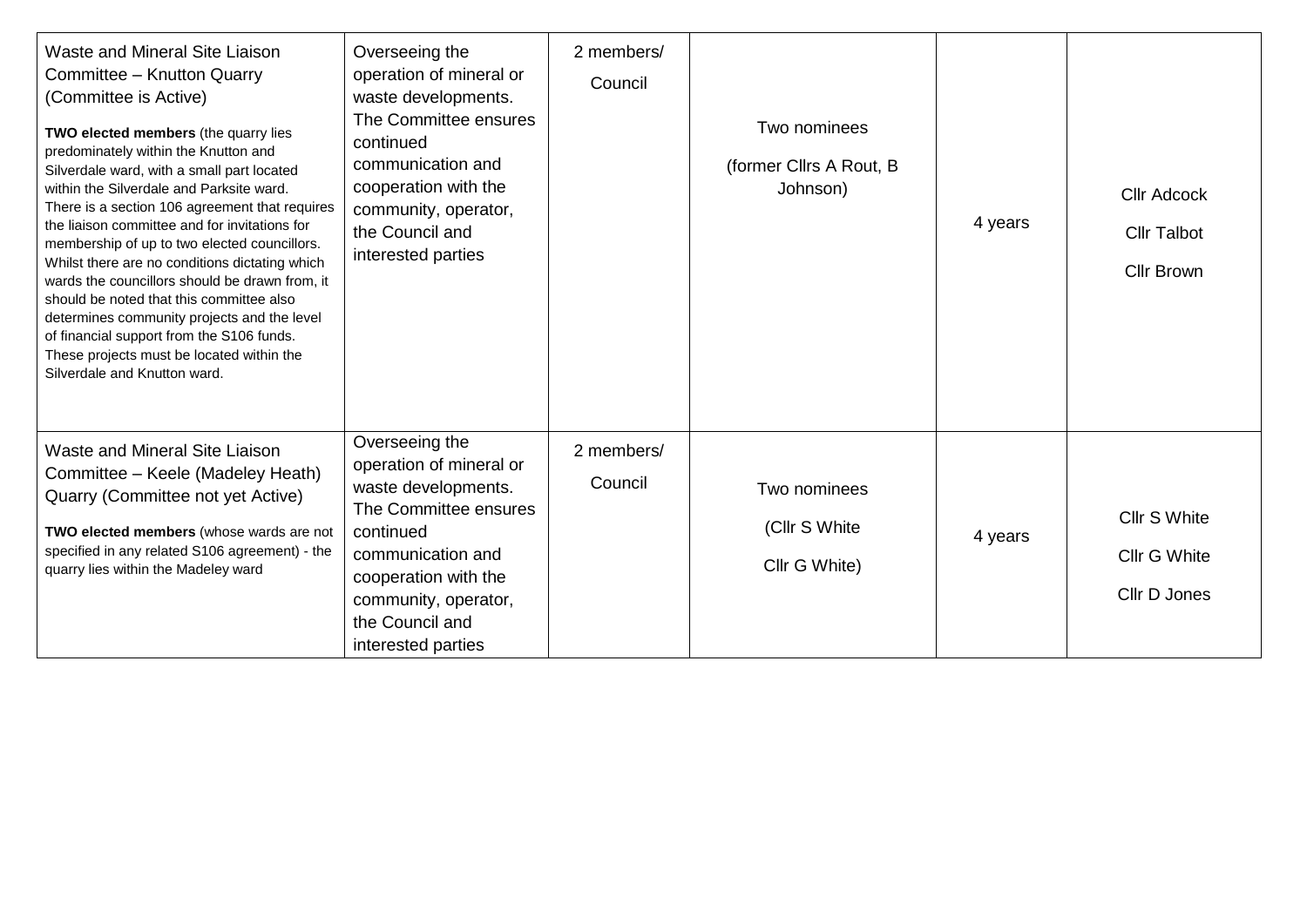| Waste and Mineral Site Liaison<br>Committee -Holditch House Waste<br>Site (Committee not yet Active<br>(however as permission implemented<br>August 2016, the County Council will<br>be pushing the operator to arrange a<br>meeting soon)<br><b>ONE elected member</b> (whose ward is not<br>specified in any related S106 agreement) - the<br>site lies within the Holditch ward | Overseeing the<br>operation of mineral or<br>waste developments.<br>The Committee ensures<br>continued<br>communication and<br>cooperation with the<br>community, operator,<br>the Council and<br>interested parties | 1 member | One nominee<br>(former Cllr Owen) | 4 years | <b>Cllr Beeston</b> |
|------------------------------------------------------------------------------------------------------------------------------------------------------------------------------------------------------------------------------------------------------------------------------------------------------------------------------------------------------------------------------------|----------------------------------------------------------------------------------------------------------------------------------------------------------------------------------------------------------------------|----------|-----------------------------------|---------|---------------------|
|------------------------------------------------------------------------------------------------------------------------------------------------------------------------------------------------------------------------------------------------------------------------------------------------------------------------------------------------------------------------------------|----------------------------------------------------------------------------------------------------------------------------------------------------------------------------------------------------------------------|----------|-----------------------------------|---------|---------------------|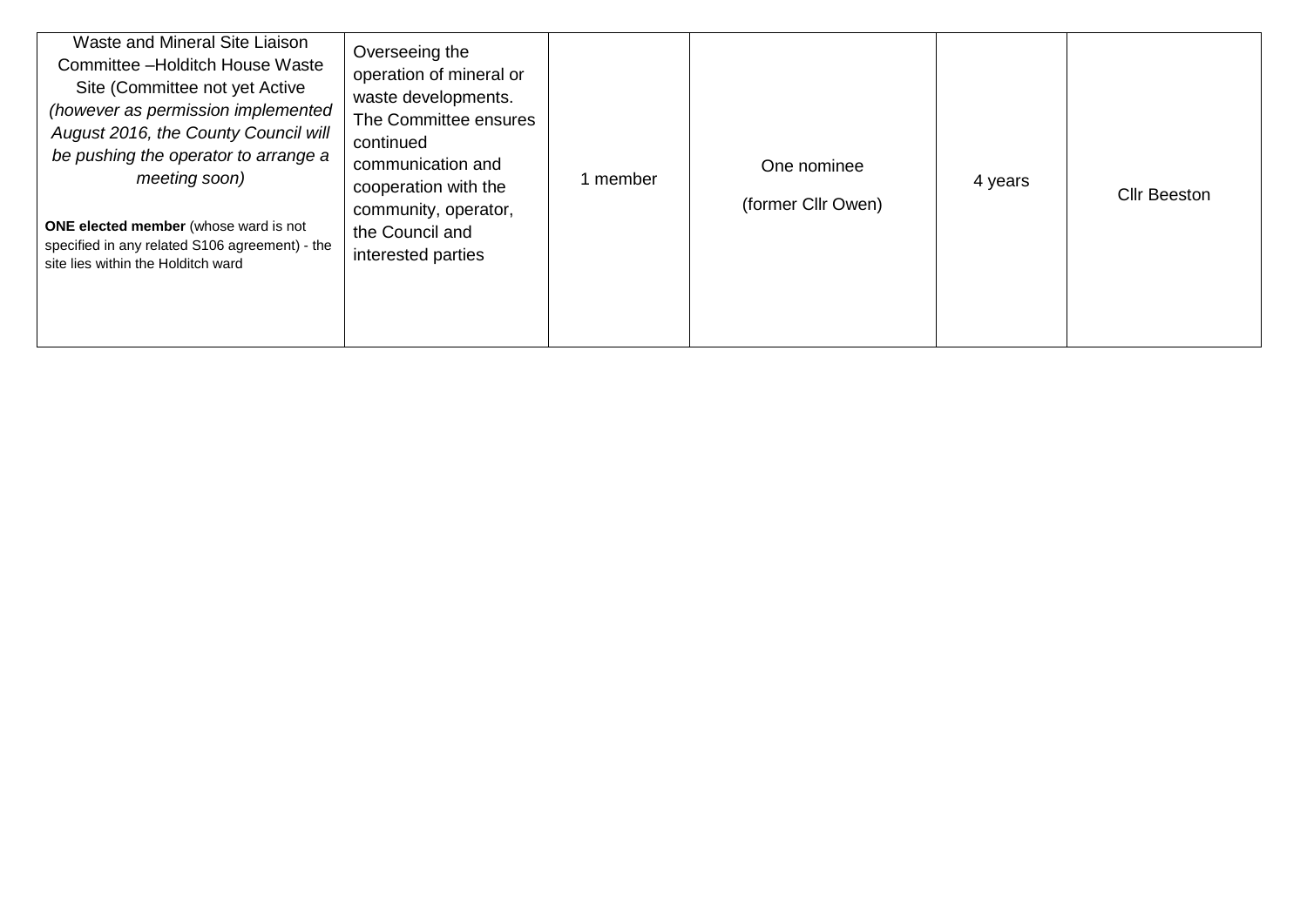| Waste and Mineral Site Liaison<br>Committee - Walleys Landfill Site<br>(Committee is Active)<br>FOUR elected members (*previously six)<br>Red Industries have taken over as owners and<br>operators of the site and a unilateral<br>undertaking has formalised the previously<br>voluntary liaison committee (reference<br>N.12/09/216 MW approved 26/5/2016),<br>reducing the number of invited Borough<br>Council elected members from 6 to 4.<br>The unilateral undertaking specifies that Red<br>Industries must invite four elected councillors<br>on behalf of the Borough Council, plus two<br>elected councillors from Staffordshire County<br>Council, one elected councillor on behalf of<br>Silverdale Parish Council and one on behalf of<br>Knutton Parish Council (albeit that Knutton<br>Parish Council does not exist). The<br>undertaking does not specify from which wards<br>the Borough Council elected members should<br>be drawn from. Walley's Landfill site lies within<br>the Thistleberry ward but also adjoins the<br>Knutton and Silverdale and Silverdale and<br>Parksite wards. | Overseeing the<br>operation of mineral or<br>waste developments.<br>The Committee ensures<br>continued<br>communication and<br>cooperation with the<br>community, operator,<br>the Council and<br>interested parties        | 4 members<br>Council | Four nominees, one each<br>from Thistleberry, Silverdale,<br>Knutton and Keele Wards<br>(Cllr D Jones, former Cllrs<br>Johnson, Reddish and Rout) | 4 years | Thistleberry:<br>Cllr Bettley-Smith<br>Silverdale:<br><b>Cllr Adcock</b><br><b>Cllr Brown</b><br>Knutton:<br><b>Cllr Talbot</b><br>Keele:<br>Cllr D Jones |
|---------------------------------------------------------------------------------------------------------------------------------------------------------------------------------------------------------------------------------------------------------------------------------------------------------------------------------------------------------------------------------------------------------------------------------------------------------------------------------------------------------------------------------------------------------------------------------------------------------------------------------------------------------------------------------------------------------------------------------------------------------------------------------------------------------------------------------------------------------------------------------------------------------------------------------------------------------------------------------------------------------------------------------------------------------------------------------------------------------------|-----------------------------------------------------------------------------------------------------------------------------------------------------------------------------------------------------------------------------|----------------------|---------------------------------------------------------------------------------------------------------------------------------------------------|---------|-----------------------------------------------------------------------------------------------------------------------------------------------------------|
| West Midland Reserve Forces and<br><b>Cadets Association</b>                                                                                                                                                                                                                                                                                                                                                                                                                                                                                                                                                                                                                                                                                                                                                                                                                                                                                                                                                                                                                                                  | Made up of volunteers<br>from across the region.<br><b>Supporting the Reserve</b><br>Forces and Cadets from<br>the Royal Navy, Royal<br>Marines, Army and<br>Royal Air Force within<br>Staffordshire and other<br>Counties. | 1 member/<br>Council | <b>Cllr Sweeney</b>                                                                                                                               | 4 years | <b>Cllr Sweeney</b>                                                                                                                                       |